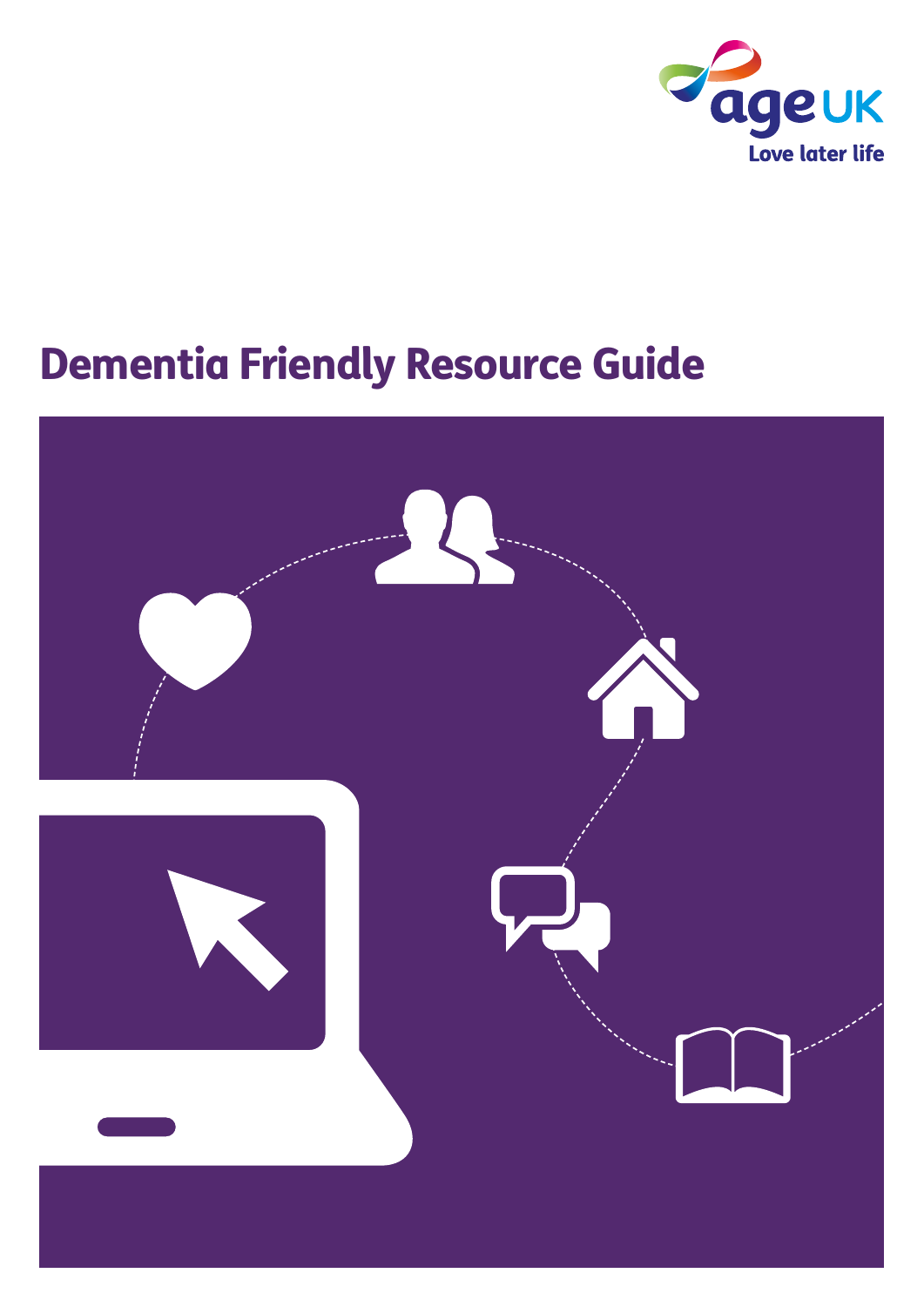The Dementia Friendly Programme was funded by the Department of Health Strategic Partnership programme from 2012–2013 and then by the Big Lottery Fund from 2013–2015. The programme supported over 70 local Age UKs to make their mainstream services more accessible to people with dementia and their carers. This support was delivered by Dementia Adventure CIC<br>(www.dementiaadventure.co.uk)<br>and Innovations in Dementia CIC (www.innovationsindementia.org.uk).

This Resource Guide has been compiled as a useful starting point for individuals and organisations that are interested in working to become dementia friendly. The guide also has a wide range of links and resources which will be useful for those interested in developing wellbeing programmes for people with dementia.

The resources highlighted here are by no means exhaustive but were frequently requested and used as part of the programme.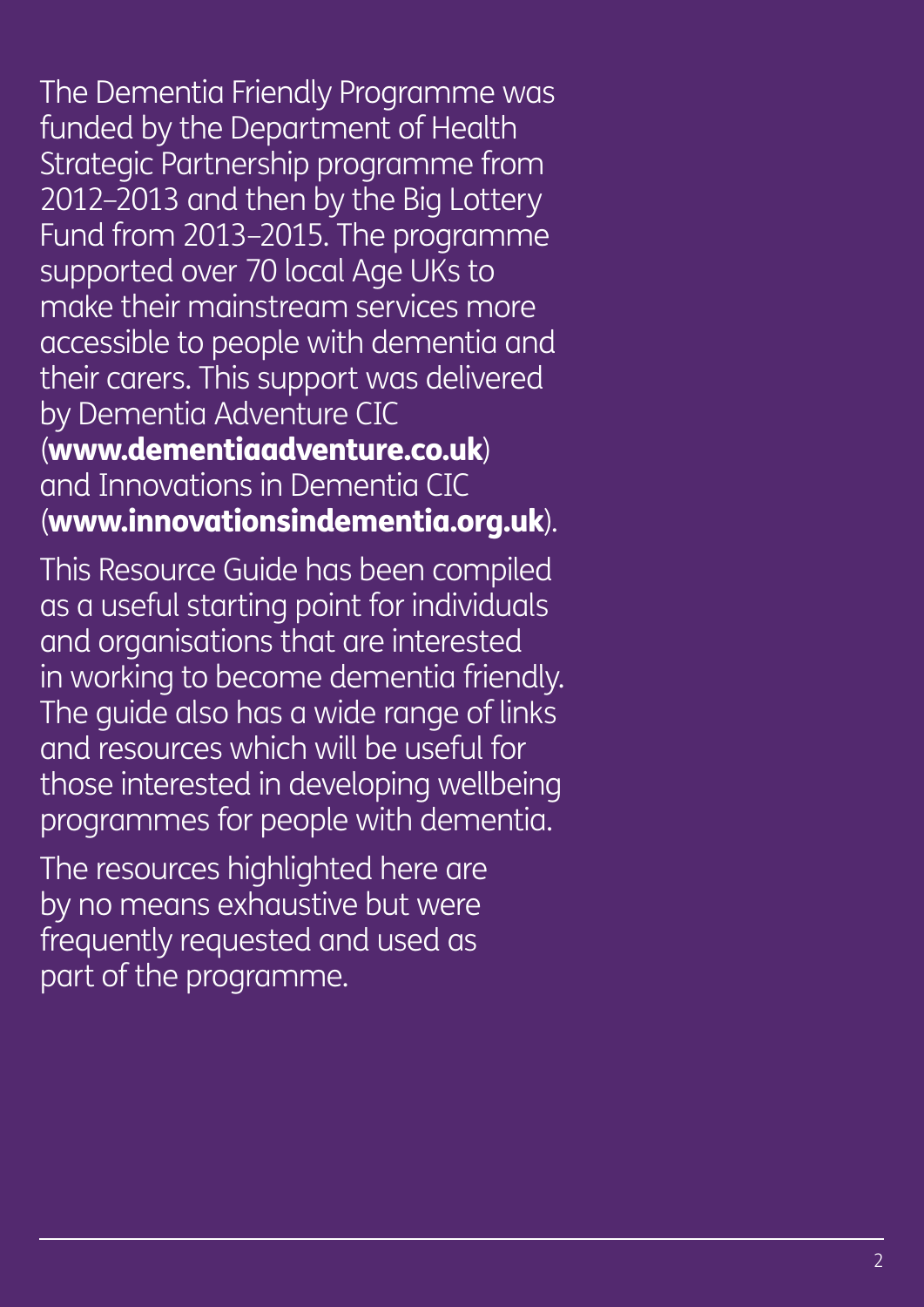## Age UK documents, reports and guides

Age UK has produced a range of documents linked to the Dementia Friendly Programme which can be found here:

[www.ageuk.org.uk/professional-resources-home/services-and-practice/health](www.ageuk.org.uk/professional-resources-home/services-and-practice/health-and-wellbeing/making-age-uk-services-dementia-friendly/)[and-wellbeing/making-age-uk-services-dementia-friendly/](www.ageuk.org.uk/professional-resources-home/services-and-practice/health-and-wellbeing/making-age-uk-services-dementia-friendly/)

Age UK has also produced two practical guides for people living with dementia and their carers:

[www.ageuk.org.uk/Documents/EN-GB/Information-guides/AgeUKIG46\\_living\\_](www.ageuk.org.uk/Documents/EN-GB/Information-guides/AgeUKIG46_living_with_early_stage_dementia_inf.pdf?dtrk=true) with early stage dementia inf.pdf?dtrk=true

[www.ageuk.org.uk/Documents/EN-GB/Information-guides/AgeUKIG47\\_caring\\_for\\_](www.ageuk.org.uk/Documents/EN-GB/Information-guides/AgeUKIG47_caring_for_someone_with_dementia_inf.pdf?dtrk=true) someone with dementia inf.pdf?dtrk=true

### Research report: 'Cognitive Decline and Dementia Evidence Review'

The report lists evidence around interventions and work with people with dementia, and has many useful references and insights. A key finding is:

'Age UK, as the largest charity for older people, could be in a unique position to provide dementia friendly support and services which do not define people by their dementia, rather are inclusive of their needs in a generic setting.'

Sujata Ray and Dr Susan Davidson, Age UK

The full report can be found here:

[www.ageuk.org.uk/Documents/EN-GB/For-professionals/Research/Cognitive\\_](www.ageuk.org.uk/Documents/EN-GB/For-professionals/Research/Cognitive_decline_and_dementia_evidence_review_Age_UK.pdf?dtrk=true) [decline\\_and\\_dementia\\_evidence\\_review\\_Age\\_UK.pdf?dtrk=true](www.ageuk.org.uk/Documents/EN-GB/For-professionals/Research/Cognitive_decline_and_dementia_evidence_review_Age_UK.pdf?dtrk=true) 

The rest of this resource is dedicated to providing further information relating to:

- 1 How to make your Age UK dementia friendly 4
- 2 General training resources for staff and 10 volunteers involved in mainstream services
- 3 Wellbeing research papers and evidence base 12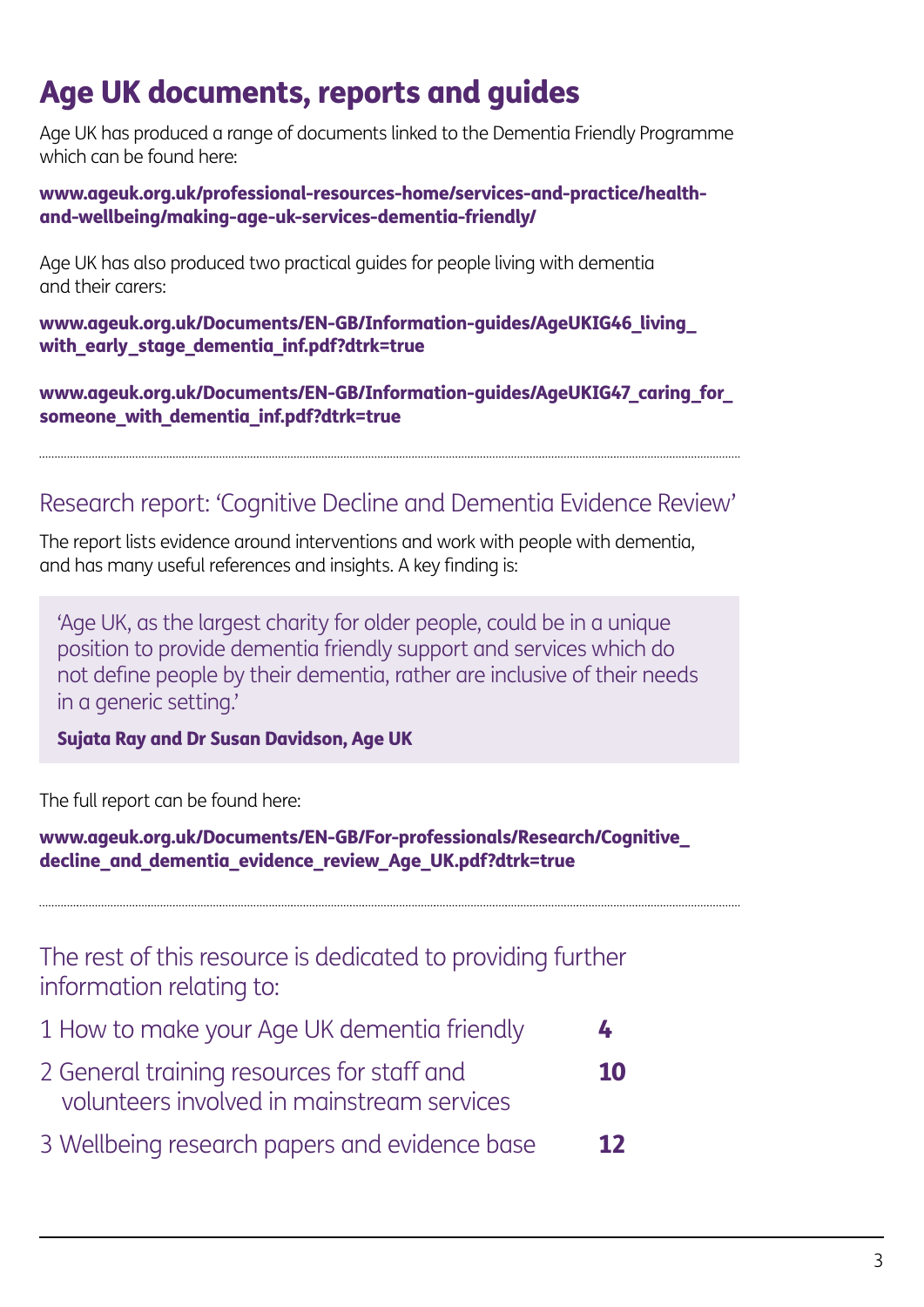# 1 How to make your Age UK dementia friendly

As part of the Dementia Friendly Programme, Innovations in Dementia helped local Age UKs to assess how dementia friendly their mainstream services were by focusing on the following domains:

- The level of dementia-awareness across staff and volunteer groups.
- How the voice of people with dementia and their carers is heard within the organisation.
- The accessibility of the environment in which services are delivered.
- The accessibility of written and published information.
- How local Age UKs work with local and regional partners.
- How local Age UKs use their internal resources to support people to access mainstream services.

This resource guide accompanies the *How to make your Age UK dementia friendly* 

guide which provides examples of good practice from participating local Age UKs and other external bodies. The guide can be found on the Age UK website and on 'The Loop'.

Each section of the guide suggests what local Age UKs could do to make their mainstream services more accessible, as well as providing references for further help and reading.



Dementia affects everyone differently. No two people with dementia are the same.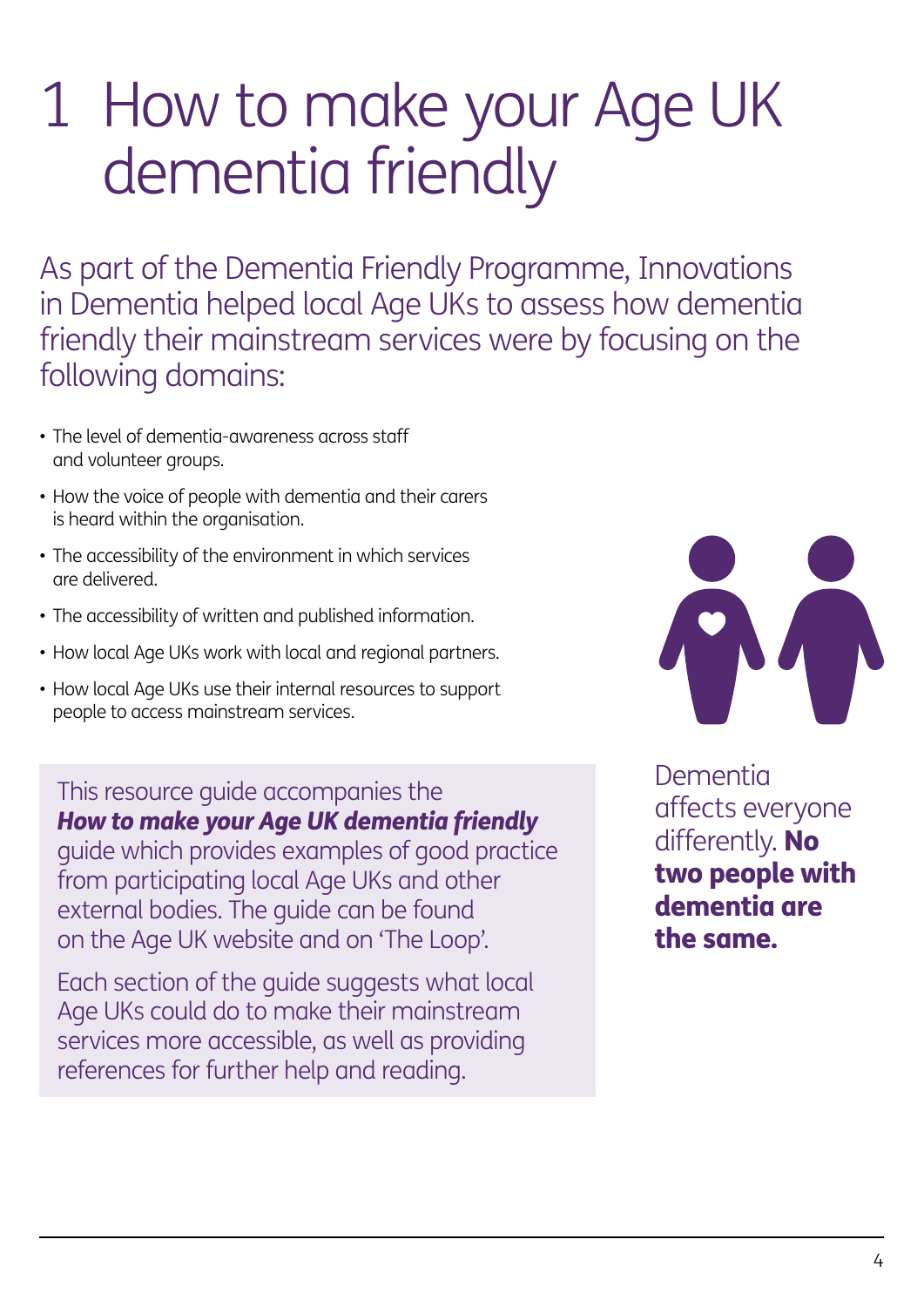## Dementia-awareness across staff and volunteer groups

Tips for employers who want to be more dementia friendly:

#### Tips and perspectives from people with dementia themselves

As employers, Age UK and local Age UKs, have a duty to disabled staff under the Equality Act 2010. Alzheimer's Society is due to launch a detailed guide for employers later in 2015 – but this guide has some really useful tips and perspectives from people with dementia themselves:

www.dementiavoices.org.uk/wp-content/uploads/2013/11/DEEP-Guide-Tips-for-employers.pdf

For more information about Dementia Friends: www.dementiafriends.org.uk

The SCIE Open Dementia Programme: www.scie.org.uk/publications/elearning/dementia/index.asp

We have produced a guide for managers supporting learners through the SCIE Open Dementia Programme:

www.ageuk.org.uk/PageFiles/31100/managers%20guide%20to%20SCIE.pdf?dtrk=true

Alzheimer's Society has produced a basic *'How to Help People with Dementia – a guide for Customer Facing Staff'*:

www.alzheimers.org.uk/site/scripts/documents\_info.php?documentID=2497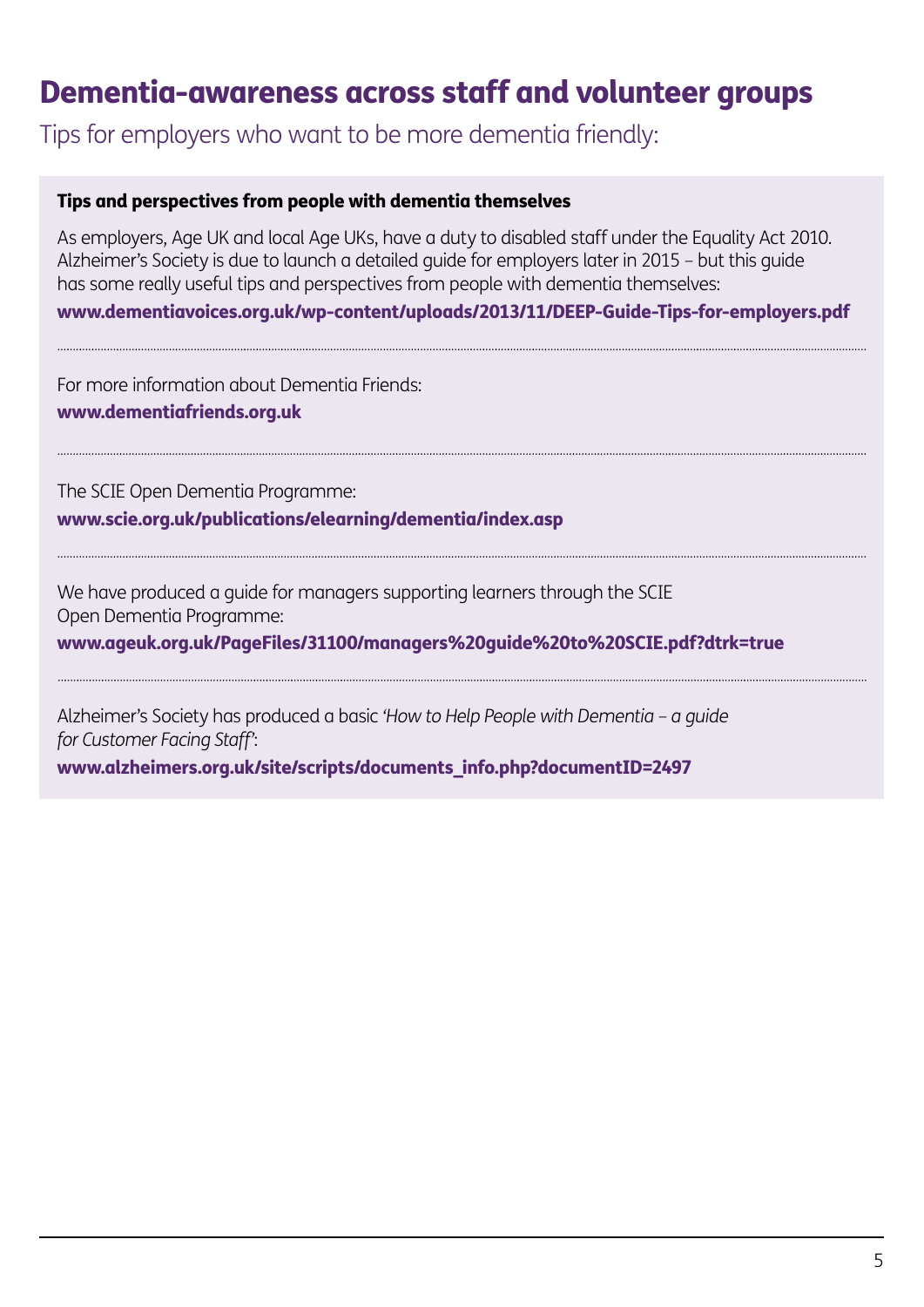## The voice of people with dementia

Innovations in Dementia leads on DEEP – the Dementia Engagement and Empowerment Project – which brings together and supports groups of people with dementia around the UK. People with dementia from DEEP groups have worked with Innovations in Dementia to produce a range of guides which might help you to work more effectively with people with dementia.

#### www.dementiavoices.org.uk/resources/deep-guides

#### There are lots of really helpful DEEP resources, but the following might be of particular interest to local Age UKs:

#### Tips for consulting with people with dementia about written documents: www.dementiavoices.org.uk/wp-content/uploads/2013/11/DEEP-Guide-Consulting-aboutwritten-documents.pdf

and

#### Collecting the views of people with dementia

If you want to find out what people with dementia think about a new piece of written work, or perhaps about a document or issue you are consulting on – these documents will be useful to you: www.dementiavoices.org.uk/wp-content/uploads/2013/11/DEEP-Guide-Collecting-views.pd[f](http://dementiavoices.org.uk/wp-content/uploads/2013/11/DEEP-Guide-Collecting-views.pdf)

#### Choosing a dementia friendly meeting space

There's a lot you can do to make sure that places where meetings and conferences are held are accessible to people with dementia. We have found that doing this also makes sense for everyone else as well.

You should use this in conjunction with *'doing an access audit'* and *'involving people with dementia in conferences and events'* below:

www.dementiavoices.org.uk/wp-content/uploads/2013/11/DEEP-Guide-Choosing-a-meetingspace.pdf

#### Involving people with dementia in conferences and events

Here's some ideas on how to support people with dementia either as speakers or participants: www.dementiavoices.org.uk/wp-content/uploads/2013/11/DEEP-Guide-Conferences-and-events.pdf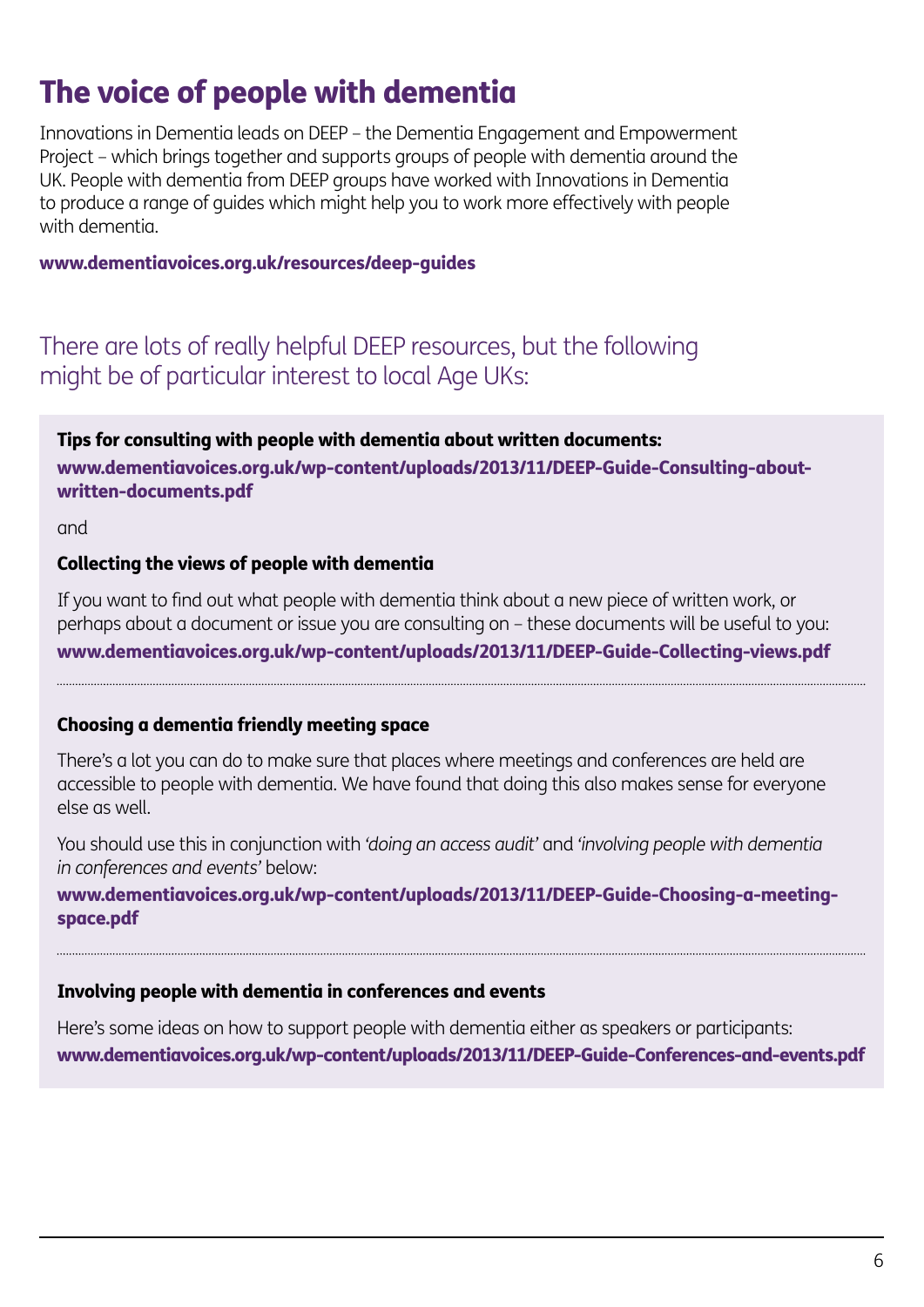#### Involving people with dementia in recruitment

Involving people in recruitment has a range of benefits, not least because it can really help us to focus on what is important in the people we recruit:

www.dementiavoices.org.uk/wp-content/uploads/2013/11/DEEP-Guide-Recruitment-andselection.pdf

#### Telling our stories

This is an Innovations in Dementia guide to using video to support people with dementia to have a say. Age UK Blackpool has used video very effectively, working with a client with dementia to produce a video which has been used to great effect in training:

www.innovationsindementia.org.uk/Telling%20our%20stories.pdf

#### RIPFA Practice Tool – Involving and Engaging People with Dementia

This is a practical guide to engaging with people with dementia aimed at practitioners and commissioners:

www.ripfa.org.uk/publications-resources/professional-development/157-practice-toolinvolving-and-engaging-people-with-dementia

#### Exploring ways for Staff to Consult People with Dementia about Services Kate Allen JRF 2003

www.jrf.org.uk/publications/exploring-ways-staff-consult-people-with-dementia-about-services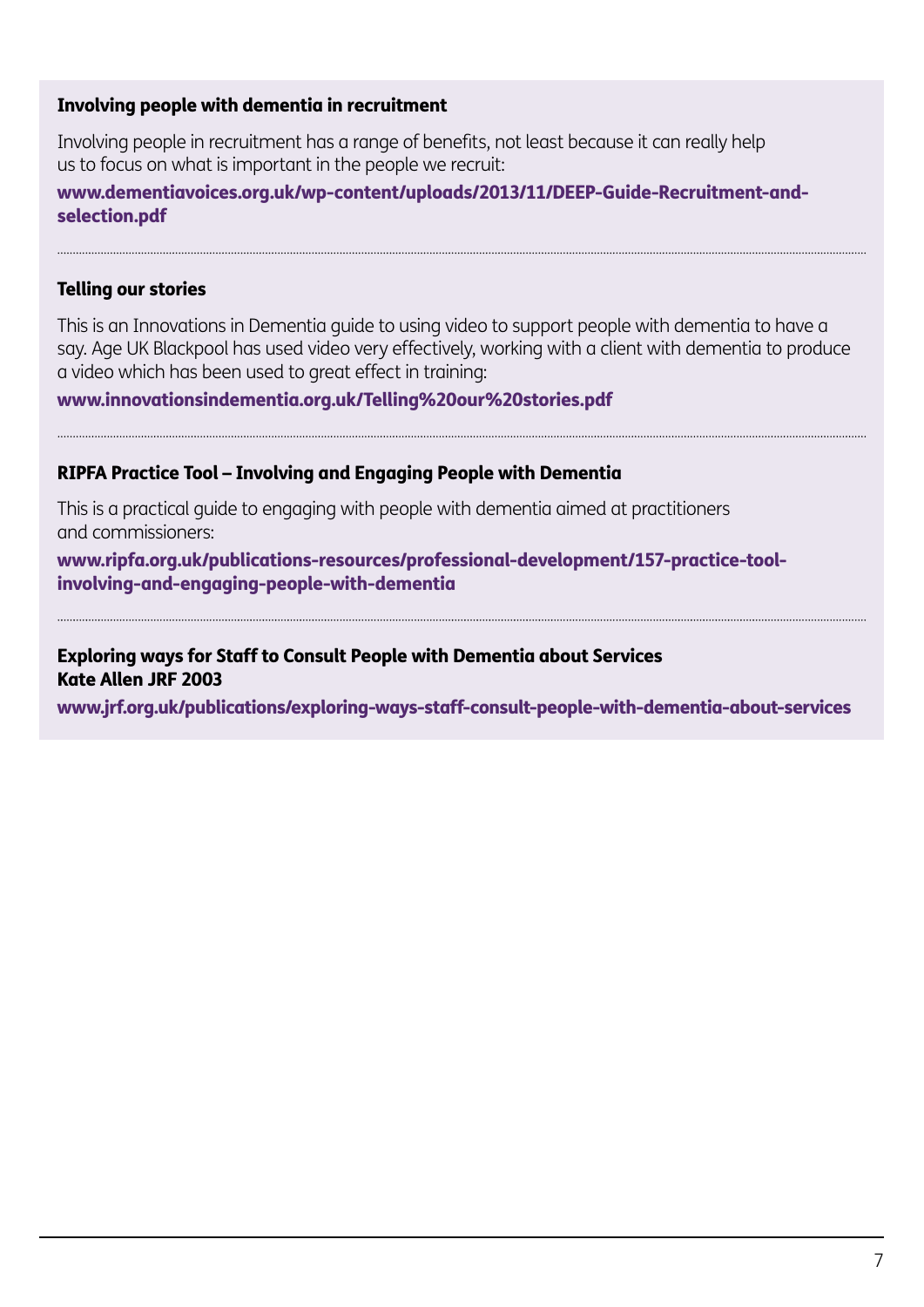## Accessibility of the environment

#### How to do an access audit

Basic audit checklists and resources for dementia friendly environments (Innovations in Dementia 2015). This guide by Innovations in Dementia will help you to do a basic audit of your premises – and highlight the key areas and issues that need to be considered.

#### [www.innovationsindementia.org.uk/HowToDoAnAudit.pdf](http://www.innovationsindementia.org.uk/HowToDoAnAudit.pdf)

#### Design for Dementia, Stirling University

Stirling University Dementia Services Development Centre is arguably THE centre of excellence for issues around the design and dementia. It produces a wide range of publications in the theme of design for dementia and also provides training and auditing services.

<www.dementia.stir.ac.uk>

#### Alzheimer's Australia WA

Alzheimer's Australia WA, in partnership with the NSW Dementia Training Study Centre at the University of Wollongong, have developed a national project focusing on translating research into practice in the area of enabling environments for people with dementia. There are lots of free resources here, including an audit tool for gardens.

[www.enablingenvironments.com.au/](http://www.enablingenvironments.com.au/)

#### Checklist of essential features of age-friendly cities

The checklist was produced by the World Health Organisation. Age-friendly environments have much in common with those for people with dementia. This is aimed at those working at a strategic level, and is intended as a tool for measuring dementia friendliness across a wide variety of domains including housing and social inclusion.

www.who.int/ageing/publications/Age\_friendly\_cities\_checklist.pdf

#### Social Care Institute for Excellence (SCIE)

SCIE has detailed online resources looking at dementia friendly design in every room. These resources have been mapped to specific Qualification and Credit Framework (QCF) units.

#### [www.scie.org.uk/publications/dementia/supporting-people-with-dementia/dementia-friendly](http://www.scie.org.uk/publications/dementia/supporting-people-with-dementia/dementia-friendly-environments/index.asp)[environments/index.asp](http://www.scie.org.uk/publications/dementia/supporting-people-with-dementia/dementia-friendly-environments/index.asp)

#### Dementia Adventure 'self-assessment' checklist

Dementia Adventure provides a 'self-assessment' checklist and specialist training for organisations who are considering how to assess, work in and improve outdoor environments.

#### [www.dementiaadventure.co.uk](http://www.dementiaadventure.co.uk/)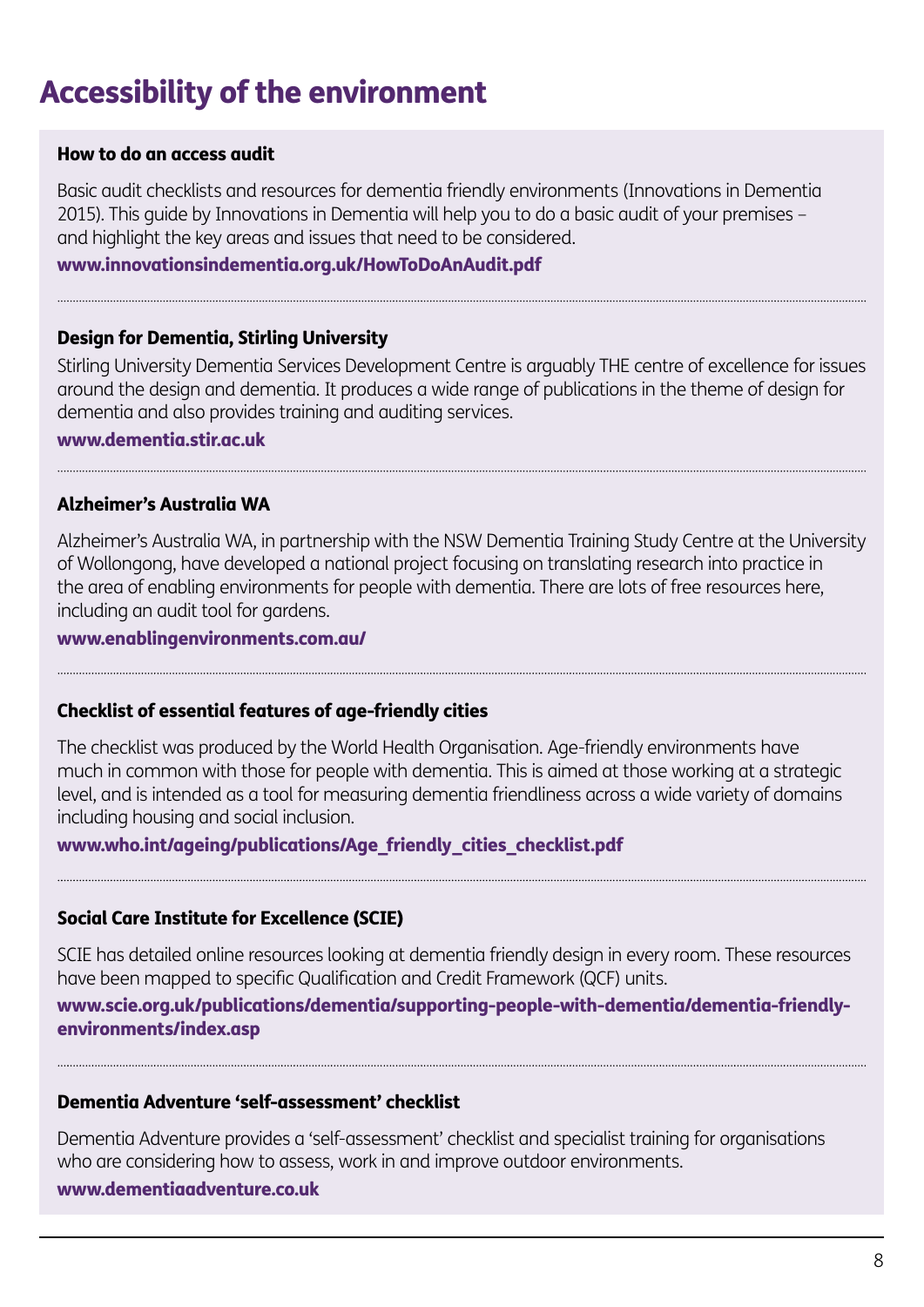## Accessibility of written and published information

DEEP guidelines on writing dementia friendly information:

www.dementiavoices.org.uk/wp-content/uploads/2013/11/DEEP-Guide-Writing-dementiafriendly-information.pdf

DEEP guidelines on consulting people with dementia about written information:

www.dementiavoices.org.uk/wp-content/uploads/2013/11/DEEP-Guide-Consulting-aboutwritten-documents.pdf

DEEP guidelines *'Dementia Words Matter'*: www.dementiavoices.org.uk/wp-content/uploads/2015/03/DEEP-Guide-Language.pdf

#### Plain English Campaign

Probably the most important thing to do in making written materials accessible is to use plain English – lots of good resources here:

www.plainenglish.co.uk/free-guides.html

## Local Age UKs' work with local and regional partners

#### Links to the local alliances

Joining the local Dementia Action Alliance has been highly beneficial for many local Age UKs. Not only does this offer opportunities for networking and for the sharing of learning – but this can also significantly raise the profile of Age UK and highlight the potential of its mainstream services as a way of keeping people with dementia connected to their interests and communities. The National Dementia Action Alliance website has links to the local alliances:

www.dementiaaction.org.uk/local\_alliances

A guide to creating a local alliance: www.dementiaaction.org.uk/assets/0000/3986/Getting\_Started.pdf

## How local Age UKs use their internal resources to support people to access mainstream services

We advise local Age UKs to create a 'dementia friendly action plan' in order to coordinate priorities as identified by looking at the above domains, as part of an organisation-wide strategy. This can assist in achieving 'buy-in' from volunteers, staff and trustees in developing a dementia friendly organisation and accessible mainstream services.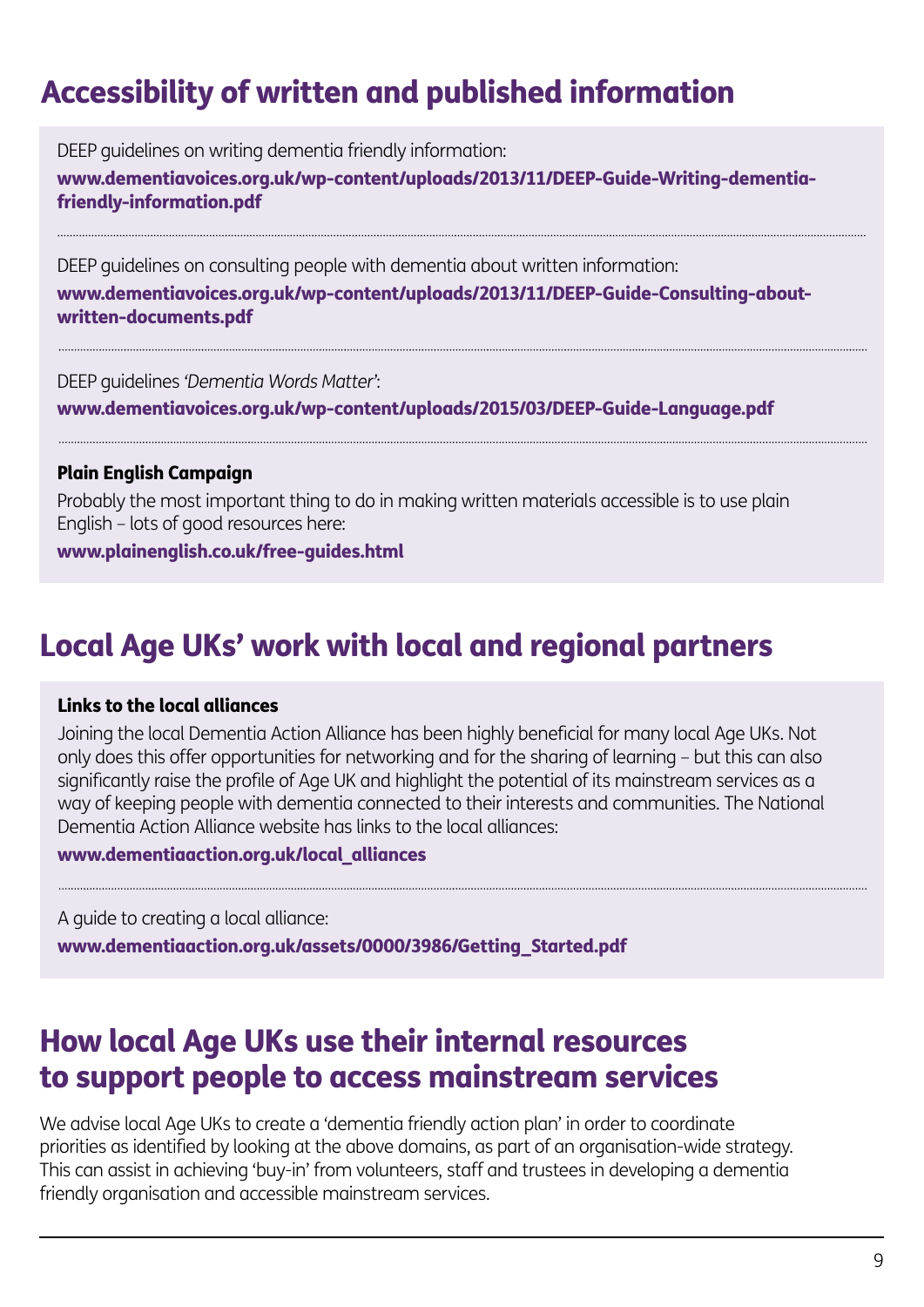# 2 General training resources

This short list of training resources focuses on the needs of staff and volunteers working in mainstream generic services.

Please note: the needs of staff working in dementia-specific services, especially those providing care, are often different and were not the focus of the project, nor of this resource list.

Some staff, especially those working in specialist dementia services will probably need additional training, but you should be wary of using training materials designed for care settings for staff in mainstream services. Some people have the idea that all people with dementia have high levels of support needs, are difficult to understand, and are 'difficult' to work with – training material which focuses on people with more advanced dementia, which a lot of training currently does, can potentially reinforce rather than allay these fears.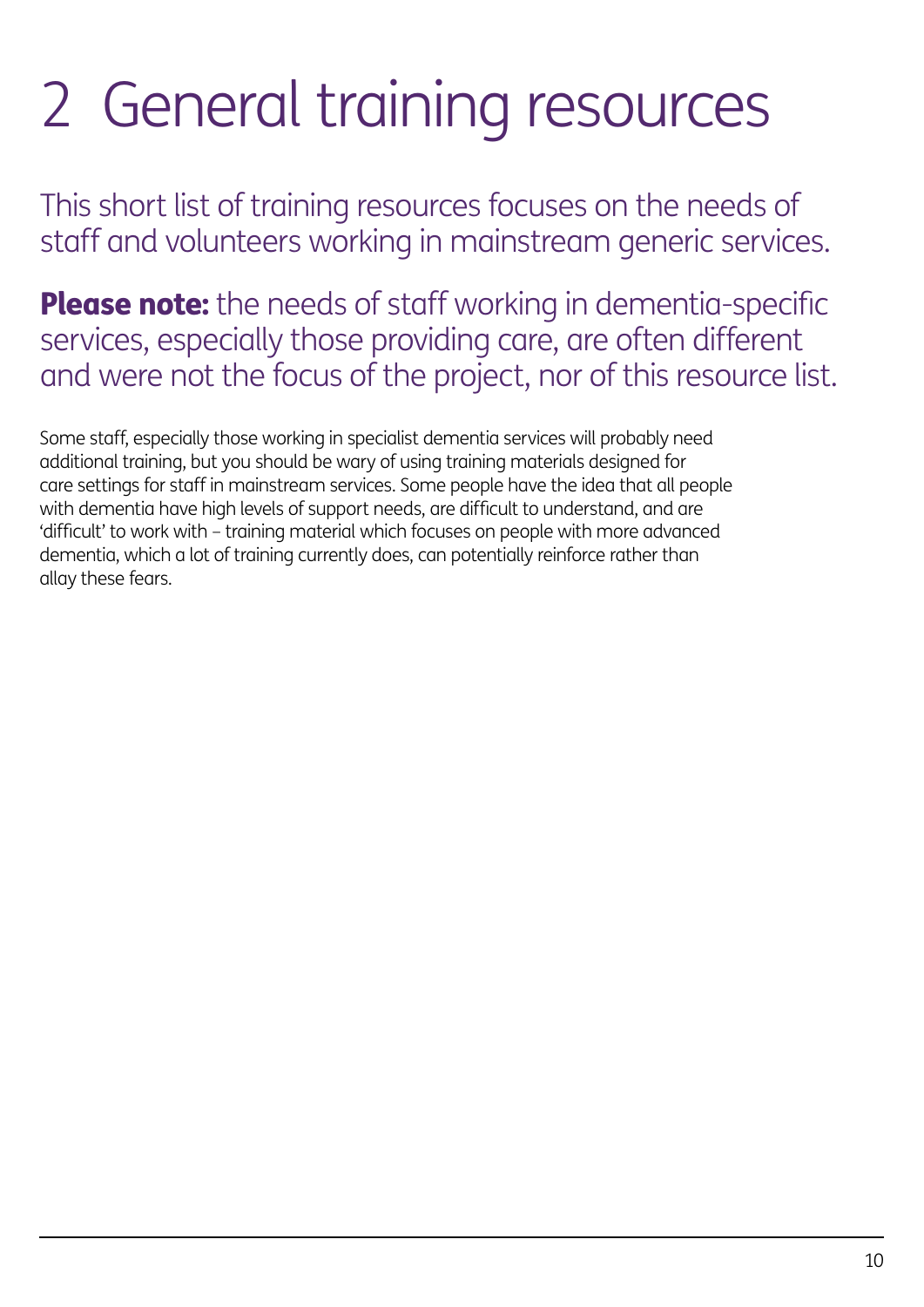## Training resources which we have found to be effective for staff and volunteers working in mainstream services include:

#### Dementia Friends (Alzheimer's Society)

Dementia Friends sessions aim to raise awareness of dementia by using trained dementia 'champions' to deliver information and awareness-raising sessions to those who will then become 'dementia friends' i.e. people who are aware of dementia and are aware of how to support people with dementia in community settings. These sessions would be a useful way of getting across the real basics as part of induction for staff, volunteers or service users.

#### <www.dementiafriends.org.uk>

#### Social Care Institute for Excellence (SCIE) Dementia Gateway

This modular e-learning course has been used by many local Age UKs as the basis of their training strategy. It is easy to use, fun, free and very good. Most local Age UKs have asked managers to do the course first – and then decide which parts of the course are relevant to specific roles within their team.

#### [www.scie.org.uk/index.aspx](http://www.scie.org.uk/index.aspx)

#### Alzheimer's Society

Another useful resource from Alzheimer's Society is their *'how to help people with dementia – a guide for customer facing staff'* – which might be especially useful for local AUK shop/retail and reception staff and volunteers.

#### [www.alzheimers.org.uk/customerfacing](http://www.alzheimers.org.uk/customerfacing)

#### Age UK staff training

The Age UK training division has produced these short courses, these are great for those in more specialist roles.

www.ageuk.org.uk/age-uk-training/professionals/short-courses/dementia[/](http://www.ageuk.org.uk/age-uk-training/professionals/short-courses/dementia/) 

www.ageuk.org.uk/age-uk-training/professionals/short-courses/health-and-wellbeing/

#### Age UK's specialist dementia training – 'Remember Me'

[www.ageuk.org.uk/age-uk-training/professionals/remember-me/](http://www.ageuk.org.uk/age-uk-training/professionals/remember-me/)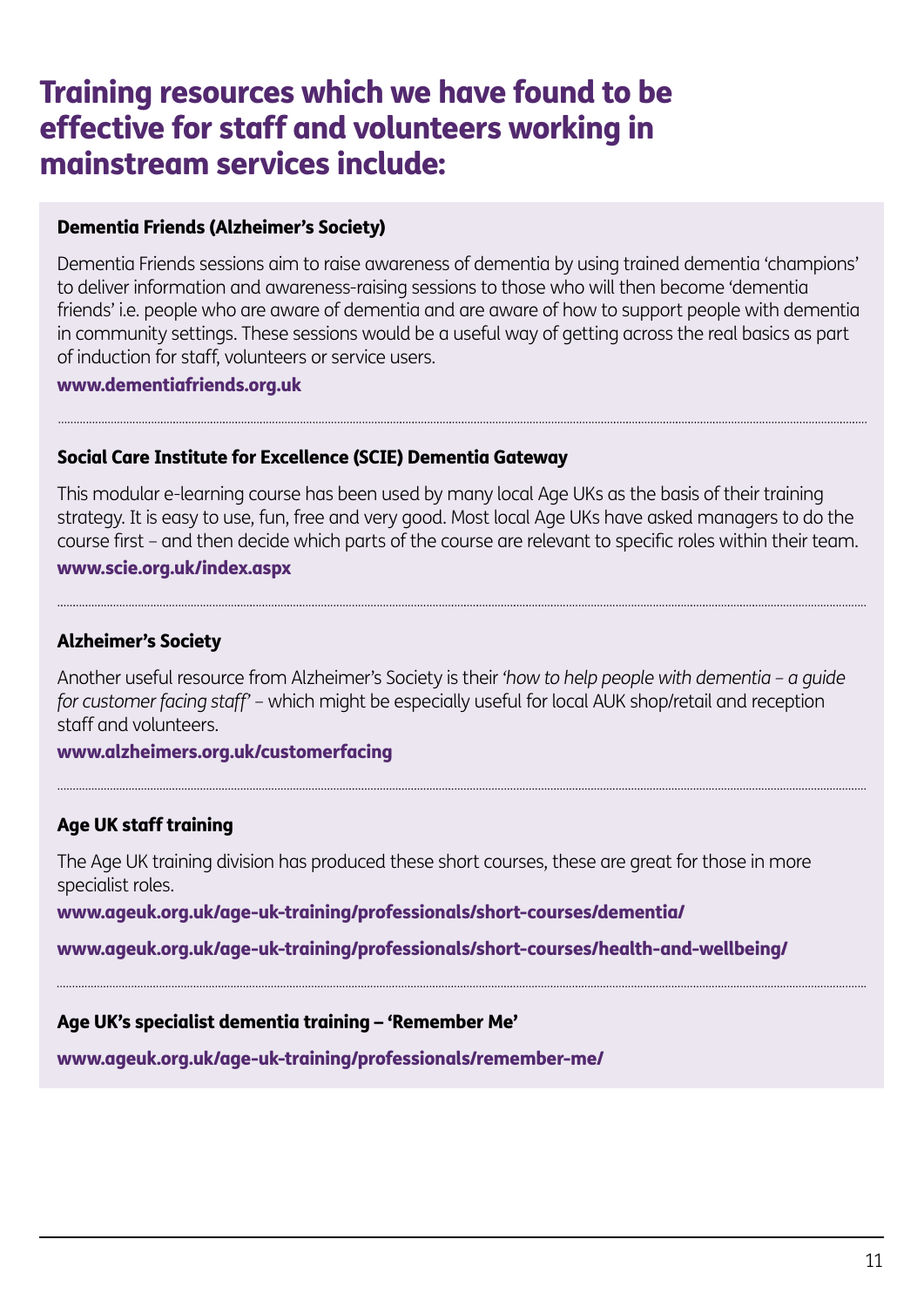# 3 Wellbeing research papers and evidence base

As part of the Dementia Friendly programme, Dementia Adventure delivered 'Physical Activity and Wellbeing' support days to over 30 local Age UKs that were considering how physical activity sessions, both outdoors and indoors, can be beneficial for people with dementia.

Dementia Adventure shared the following websites and links which are directly related to developing wellbeing programmes:

Clark, P; Mapes, N; Burt, J; Preston, S (2013) *Greening Dementia* – a literature review of the benefits and barriers facing individuals living with dementia in accessing the natural environment and local green-space:

[www.dementiaadventure.co.uk/uploads/NECR137\\_edition\\_1%20\(1\)%20Greening%20](www.dementiaadventure.co.uk/uploads/NECR137_edition_1%20(1)%20Greening%20Dementia%20report.pdf) [Dementia%20report.pdf](www.dementiaadventure.co.uk/uploads/NECR137_edition_1%20(1)%20Greening%20Dementia%20report.pdf)

Mapes N (2012) *Fit as a Fiddle Dementia Legacy* resource pack with Age UK London – Guidelines on setting up physical activity programmes for people with dementia:

[https://view.officeapps.live.com/op/view.aspx?src=http%3A%2F%2Fwww.ageuk.org.uk%2Fbran](https://view.officeapps.live.com/op/view.aspx?src=http%3A%2F%2Fwww.ageuk.org.uk%2Fbrandpartnerglobal%2Flondonvpp%2Fdocuments%2Ffaaf%2520dementia%2520legacy%2520resource%2520pack%2520final.docx) [dpartnerglobal%2Flondonvpp%2Fdocuments%2Ffaaf%2520dementia%2520legacy%2520resou](https://view.officeapps.live.com/op/view.aspx?src=http%3A%2F%2Fwww.ageuk.org.uk%2Fbrandpartnerglobal%2Flondonvpp%2Fdocuments%2Ffaaf%2520dementia%2520legacy%2520resource%2520pack%2520final.docx) [rce%2520pack%2520final.docx](https://view.officeapps.live.com/op/view.aspx?src=http%3A%2F%2Fwww.ageuk.org.uk%2Fbrandpartnerglobal%2Flondonvpp%2Fdocuments%2Ffaaf%2520dementia%2520legacy%2520resource%2520pack%2520final.docx) 

Department of Health – *'Nothing ventured, nothing gained'*, a report about positive risk taking can be found at:

[www.gov.uk/government/publications/nothing-ventured-nothing-gained-risk-guidance-for](www.gov.uk/government/publications/nothing-ventured-nothing-gained-risk-guidance-for-people-with-dementia)[people-with-dementia](www.gov.uk/government/publications/nothing-ventured-nothing-gained-risk-guidance-for-people-with-dementia) 

Joseph Rowntree Foundation produced a report on positive approach to risk assessment – *'How can Positive Risk-Taking help build Dementia Friendly communities?'* November 2014:

[www.jrf.org.uk/publications/how-can-positive-risk-taking-help-build-dementia-friendly](www.jrf.org.uk/publications/how-can-positive-risk-taking-help-build-dementia-friendly-communities)[communities](www.jrf.org.uk/publications/how-can-positive-risk-taking-help-build-dementia-friendly-communities)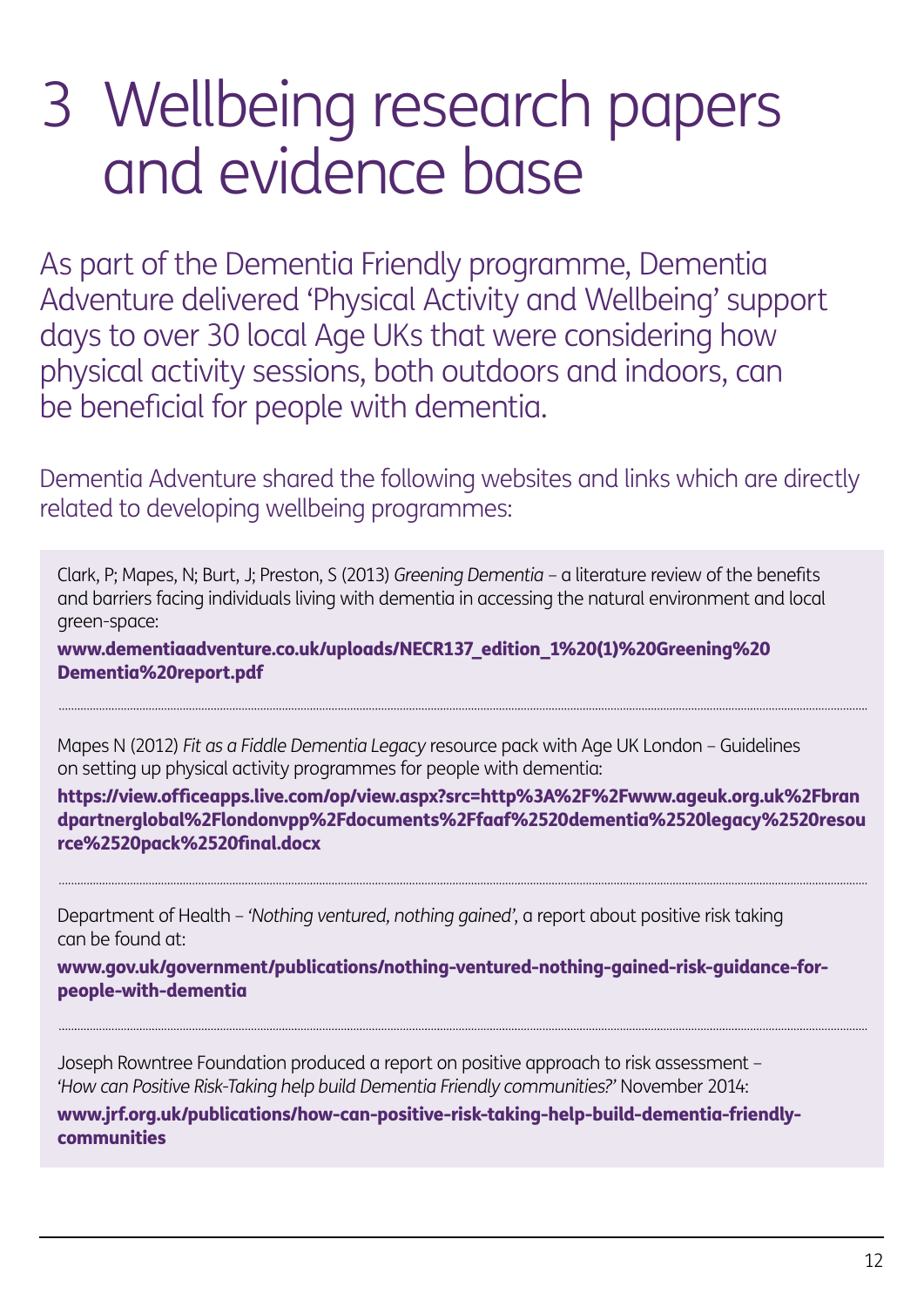## Dementia and outdoor activity

Dementia Adventure has authored and contributed to research materials associated with supporting people with dementia to remain active, and in particular, to support them to do this whilst outdoors.

Many of the following materials and resources were highlighted to the local Age UKs that took part in the programme, with an emphasis on improving the outdoor activity choices that were on offer. For the reader looking for both academic and grey literature on the benefits of and barriers to engaging people with dementia with nature please read the Greening Dementia research (below) or about a new project called DEN – Dementia and Engagement with Nature – more information will be made available on the Dementia Adventure website: www.dementiaadventure.co.uk.

In relation to the benefits of both indoor and outdoor activity for people with dementia, the following papers are useful:

- Mapes N (2014) Getting out and about in the British Countryside: Dementia Adventure, IN: EDs Marshall M and Gilliard J (2014) Creating culturally appropriate outside spaces and experiences for people with dementia – using nature and the outdoors in personcentered-care.
- Mapes N and Vale T (2012) *Wood if we could* enabling groups to benefit from visiting woods: [www.dementiaadventure.co.uk/uploads/Wood%20if%20we%20](www.dementiaadventure.co.uk/uploads/Wood%20if%20we%20could%20final%20version.pdf) [could%20final%20version.pdf](www.dementiaadventure.co.uk/uploads/Wood%20if%20we%20could%20final%20version.pdf)
- Mapes N (2012) *Living with dementia through the changing seasons*, IN: EDs Marshall M and Gilliard J (2012) *Fresh air on my face*: Enabling people living with dementia to reconnect with nature, Jessica Kingsley publishers.
- Mapes N (2011, Feb) *Living with dementia and connecting with nature* exploring the benefits of green exercise with people living with dementia: [www.dementiaadventure.co.uk/uploads/green-exercise-and-dementia-neil](www.dementiaadventure.co.uk/uploads/green-exercise-and-dementia-neil-mapes-february-2011.pdf)[mapes-february-2011.pdf](www.dementiaadventure.co.uk/uploads/green-exercise-and-dementia-neil-mapes-february-2011.pdf)
- Mapes N (2011, July) *Wandering in the Woods* a Visit Woods pilot project: www.dementiaadventure.co.uk/uploads/wandering-in-the-woods-a-visit-woodspilot-project-v-1-0.pdf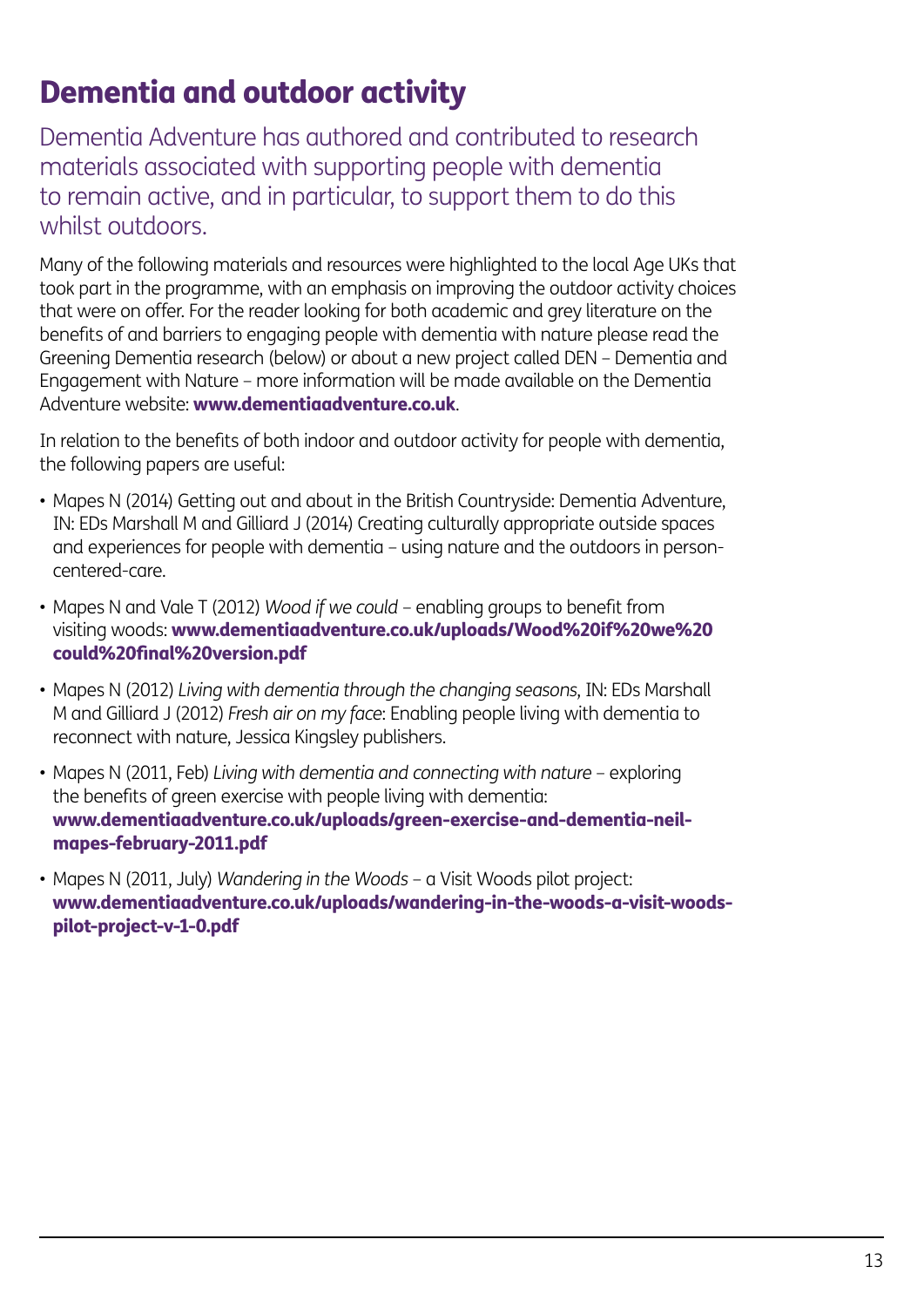The research related resources are supported by a growing bank of short films which highlight Dementia Adventure's nature-based adventures including park walks in London and Gloucestershire, sailing in Cornwall and white water rafting in Scotland.

The following two examples are 3–4 minute videos which highlight the benefits of walking and connecting with the outdoors as told by people living with dementia and the carers who support them. These films are free to use for organisations wishing to engage both individuals and/or strategic partners into outdoor activity for and with people living with dementia:

A celebration of woodland – Visit Woods Scotland and Dementia Adventure. September 2012: www.youtube.com/watch?v=x9- LiP66tI

Park Walks programme Redbridge. October 2014: www.youtube.com/watch?v=aKKU0rhM1l8

## General websites and organisations of interest: Physical activity and wellbeing

#### Dementia Services Development Centre, University of Stirling

The value and importance of getting outside:

[www.dementia.stir.ac.uk/design/virtual-environments/importance-design/importance-getting](www.dementia.stir.ac.uk/design/virtual-environments/importance-design/importance-getting-outside)[outside](www.dementia.stir.ac.uk/design/virtual-environments/importance-design/importance-getting-outside)

#### Ladder to the moon

Arts and dementia related projects: [www.laddertothemoon.co.uk/](http://www.laddertothemoon.co.uk/)

#### LEAF

Let Nature Feed Your Senses – Farms, city farms and nature reserves across England have come together to offer sensory-rich visits that help make connections between food, farming and nature: <www.letnaturefeedyoursenses.org>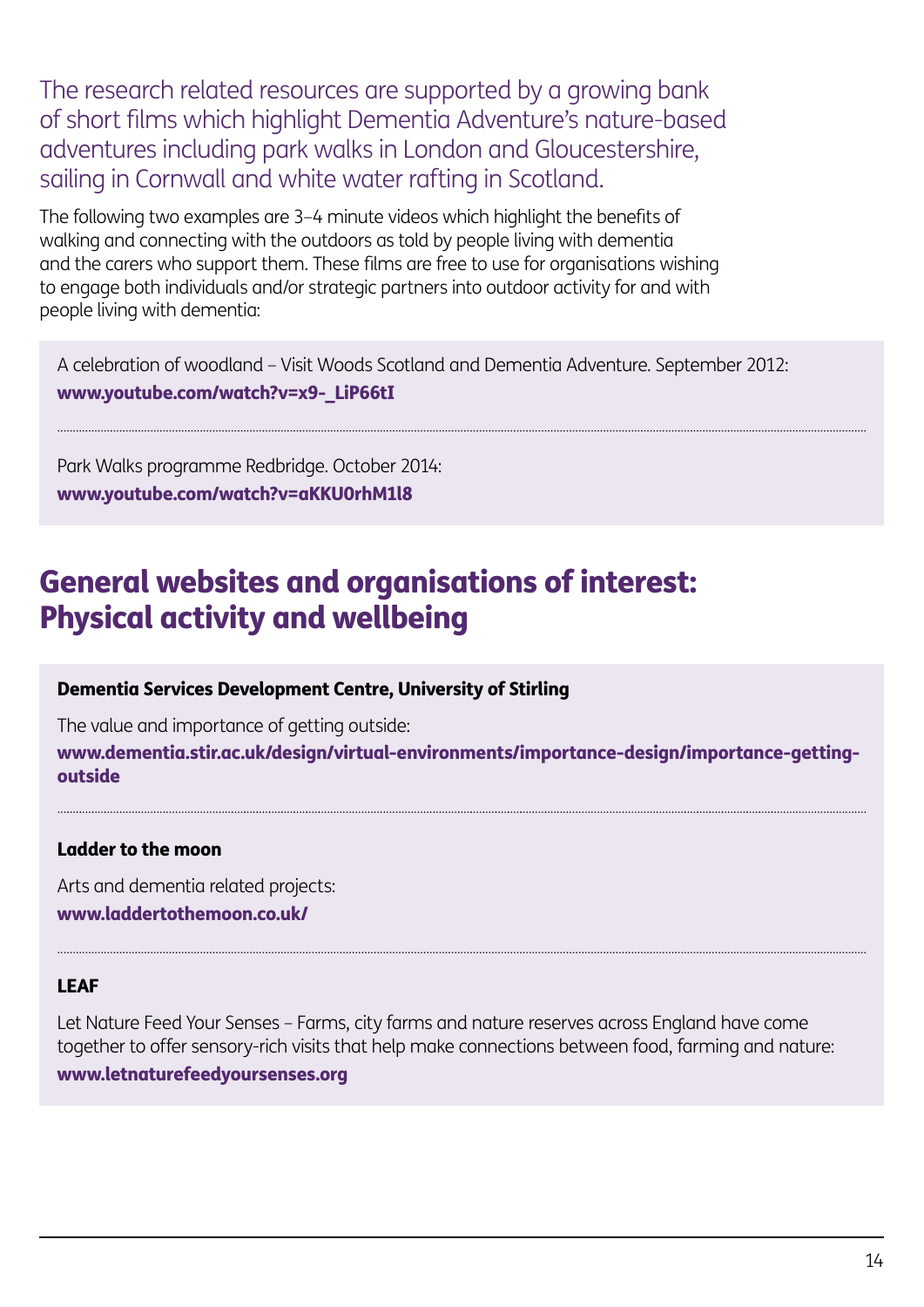#### Mental Health Foundation

A 'Dementia Choices' programme on self-directed support: www.mentalhealth.org.uk/our-work/research/dementia-choices

#### NHS Choices

Exercises for older people: www.nhs.uk/tools/pages/exercises-for-older-people.aspx

#### National Activity Providers' Association

Increasing activity opportunities for older people in care settings: www.napa-activities.co.uk

#### University of Essex

The 'Green Exercise Team' at the University of Essex has published a large selection of research about the benefits of activity in nature:

www.greenexercise.org

#### Nature's Calendar (Woodland Trust)

Activity resources and guide for observing and recording nature: www.naturescalendar.org.uk

#### No Limits: Re-imagining Life with Dementia (Agnes & Nancy Film)

Excellent film by Anne Milne. Commissioned by Dr. Ruth Bartlett (University of Southampton) and Caroline Hick (University of Bradford) as part of the 'No Limits – Re-imagining Life with Dementia' exhibition 2011:

#### www.vimeo.com/32903503

#### Walking for Health

Walking for Health offers over 3,000 free, short walks every week: [www.walkingforhealth.org.uk/walkfinder](http://www.walkingforhealth.org.uk/walkfinder)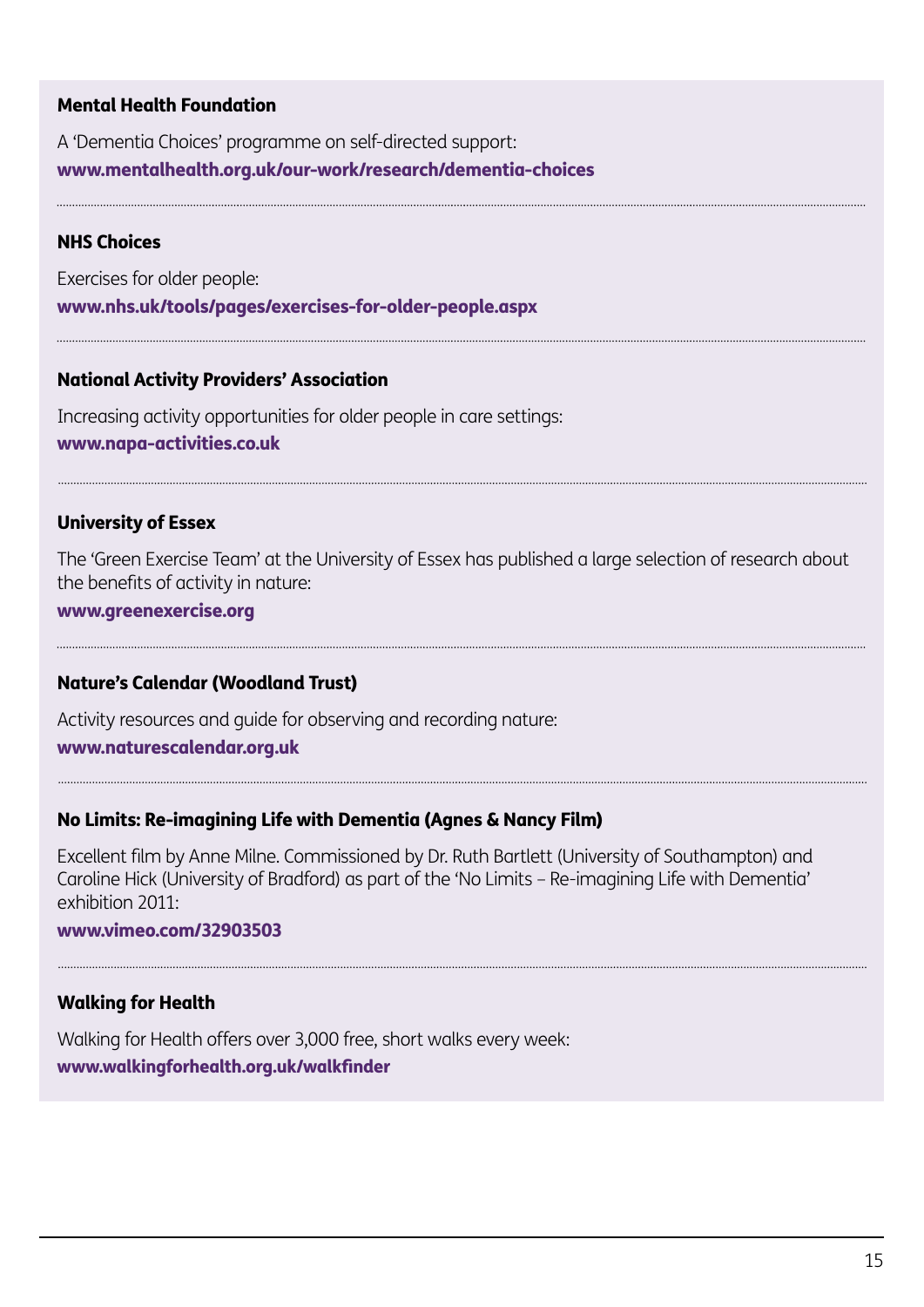#### Sensory Trust

The 'Creative Spaces' project supports people with dementia and engages carers and family members with the idea of nature and being outdoors:

#### [www.sensorytrust.org.uk](http://www.sensorytrust.org.uk/)

#### **Thrive**

Thrive helps people with a disability or a mental health condition to transform their lives through gardening. Publications on gardening for reminiscence, considerations for older people, adaptive tools, guides to setting up gardening clubs etc. can be found here:

#### [www.thrive.org.uk](http://www.thrive.org.uk/)

#### Usborne Spotters Guides & Cards

This is an excellent source of nature-based reference material: www.usborne.com/catalogue/series/1~183/spotters-guides.aspx

#### Jabadao

. . . . . . . . . . . . . . . . . . .

A programme of activities for engaging older people with dementia and courses for staff and volunteers:

#### www.jabadao.org/?p=dementia.work

#### Alzheimer's Society

Factsheet: Exercise and physical activity for people with dementia by Alzheimer's Society: [www.alzheimers.org.uk/site/scripts/download\\_info.php?fileID=1811](www.alzheimers.org.uk/site/scripts/download_info.php?fileID=1811)

Don't forget to find out more about opportunities in your local area e.g. with the National Trust, RSPB, Forestry Commission and English Heritage sites plus local parks and green spaces.